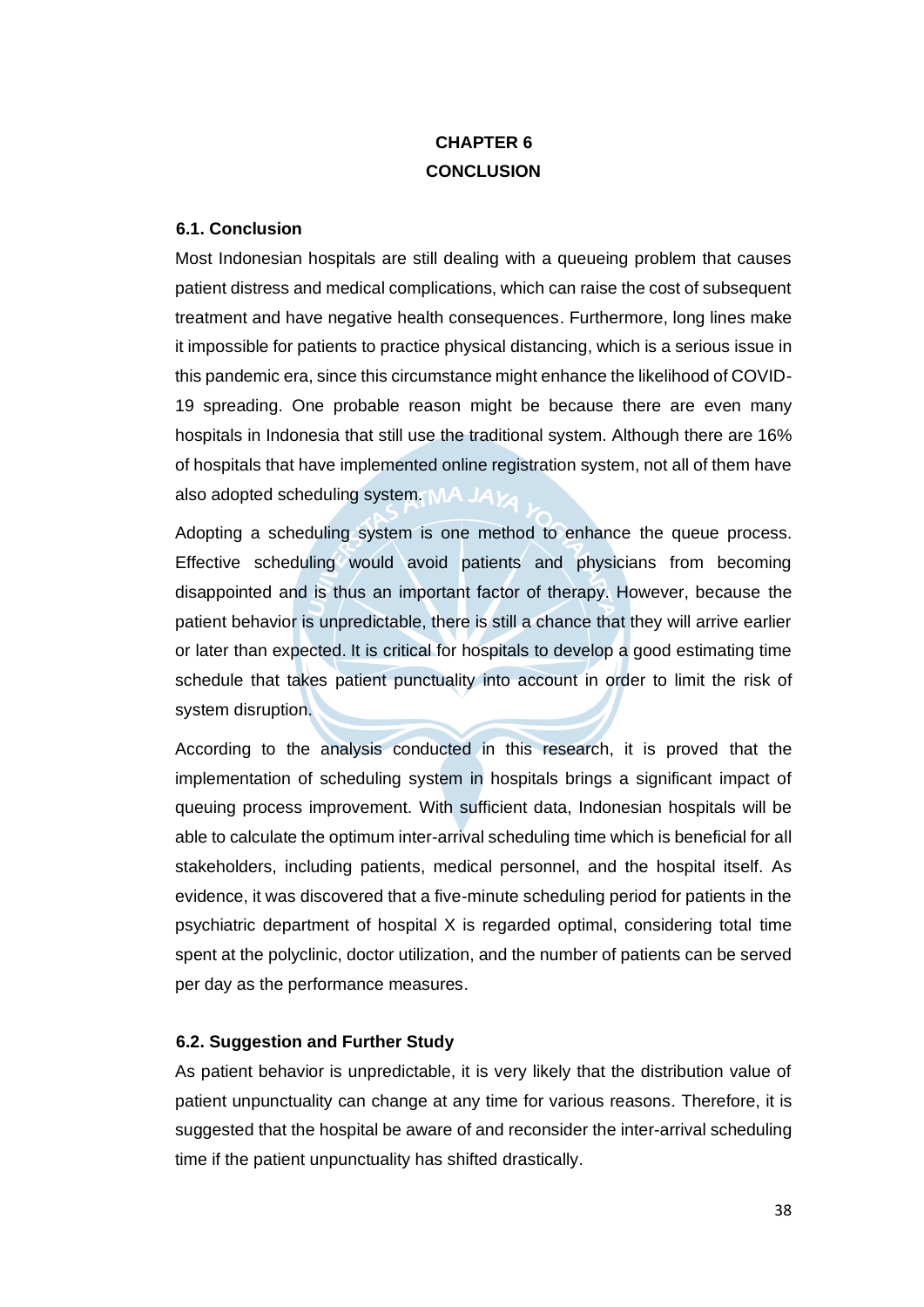To support the implementation planning of online registration in Indonesian hospitals, it is suggested that further research considers and analyzes other factors that affect the queuing process in healthcare industries, such as doctor unpunctuality, patient willingness to wait, no-shows and cancellation of service, as well as the doctor authorization regarding interruption of service. In addition, it is also recommended for future research to investigate different types of patient scheduling, such as batch systems, and include consideration of penalties can be given for late patients in the study.

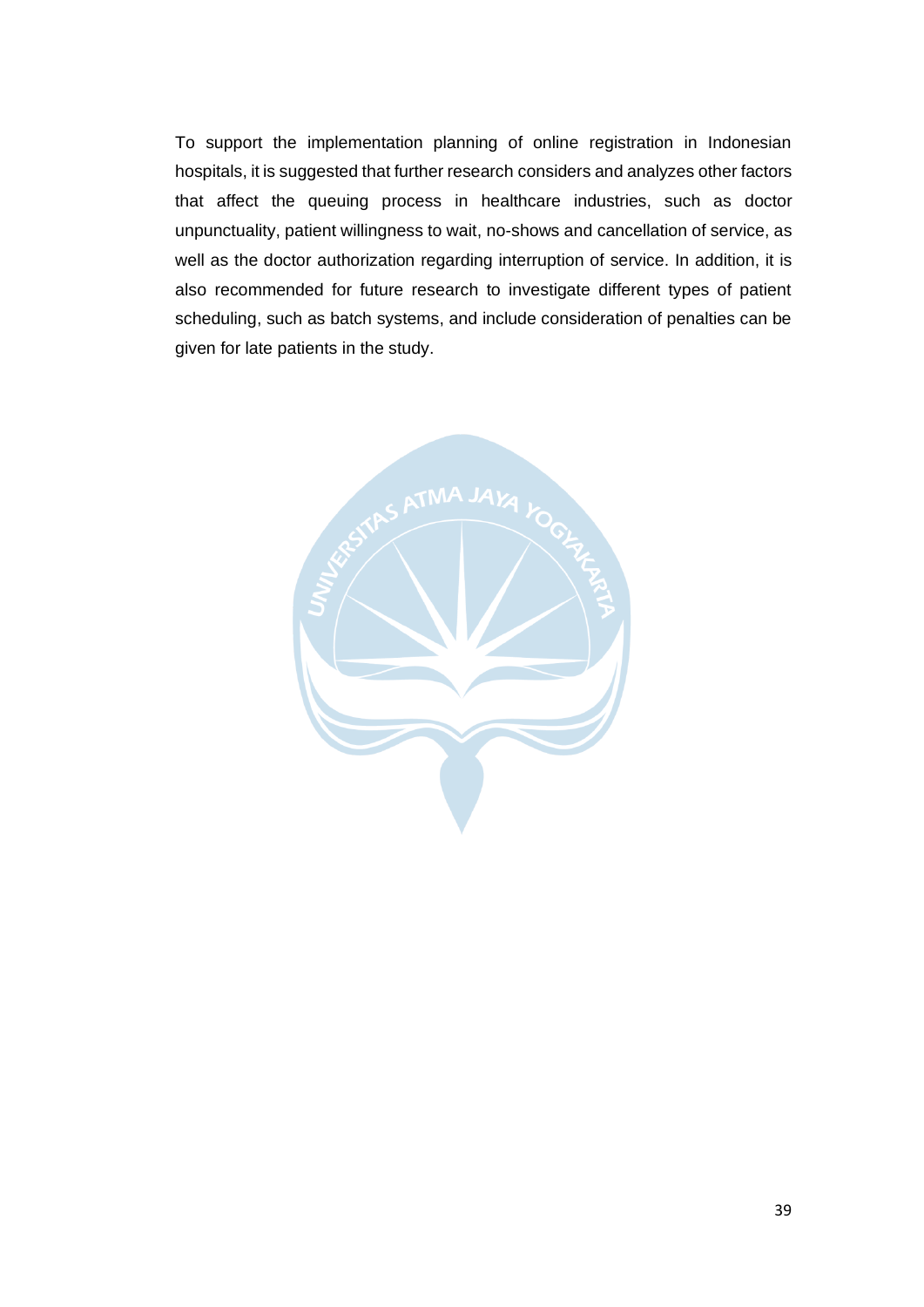## **REFERENCES**

- Akinode, J.L., and Oloruntoba S.A. (2007). Design and implementation of a patient appointment and scheduling system. *International Advanced Research Journal in Science, Engineering, and Technology,* 4(12), 16-23.
- BPJS Kesehatan. (2018). Ratusan rumah sakit kini terapkan pendaftaran online. Retrieved on 13 June 2021 from https://www.bpjs-kesehatan.go.id/
- Brandeau, M.L., Sainfort, F., and Pierskalla, W.P. (2004). *Operations research and health care: a handbook of methods and applications*. Boston: Kluwer Academics.
- Brockmeyer, E., Halstrom, H.L., Jensen, A., Erlang, A.K. (1948). The life and works of A.K. Erlang. *Transactions of the Danish Academy of Technical Science*, 2.
- Direktorat Jenderal Pelayanan Kesehatan. (2021). Data rumah sakit di seluruh Indonesia. Retrieved on 13 June 2021 from http://sirs.yankes.kemkes.go.id/fo/
- Gomes, T.T. (2017). *Reinforcement learning for primary care appointment scheduling*. (Master Thesis). Universidade do Porto.
- Gosavi, A. (2015). *Simulation-based Optimization*, 2nd edition. New York: Springer.
- Green, L. (2006). *Queuing analysis in healthcare*. In Hall, R. (Ed), Patient Flow: Reducing Delay in Healthcare Delivery. New York: Springer US, pp.281- 307.
- Gupta, D., and Denton, B. (2008). Appointment scheduling in health care: Challenges and opportunities*. IIE Transactions*. 40(9), 800–819.
- Heizer, J., and Rander, B. (2006). Operation Management Book 2, 7<sup>th</sup> edition. Salemba Empat: Jakarta.
- Lailomthong, L., and Prichanont, S. (2014). Patient's waiting time reduction in outpatient department. *International Conference on Advances in Engineering and Technology*. Singapore: International Institute of Engineers, pp.468–473.